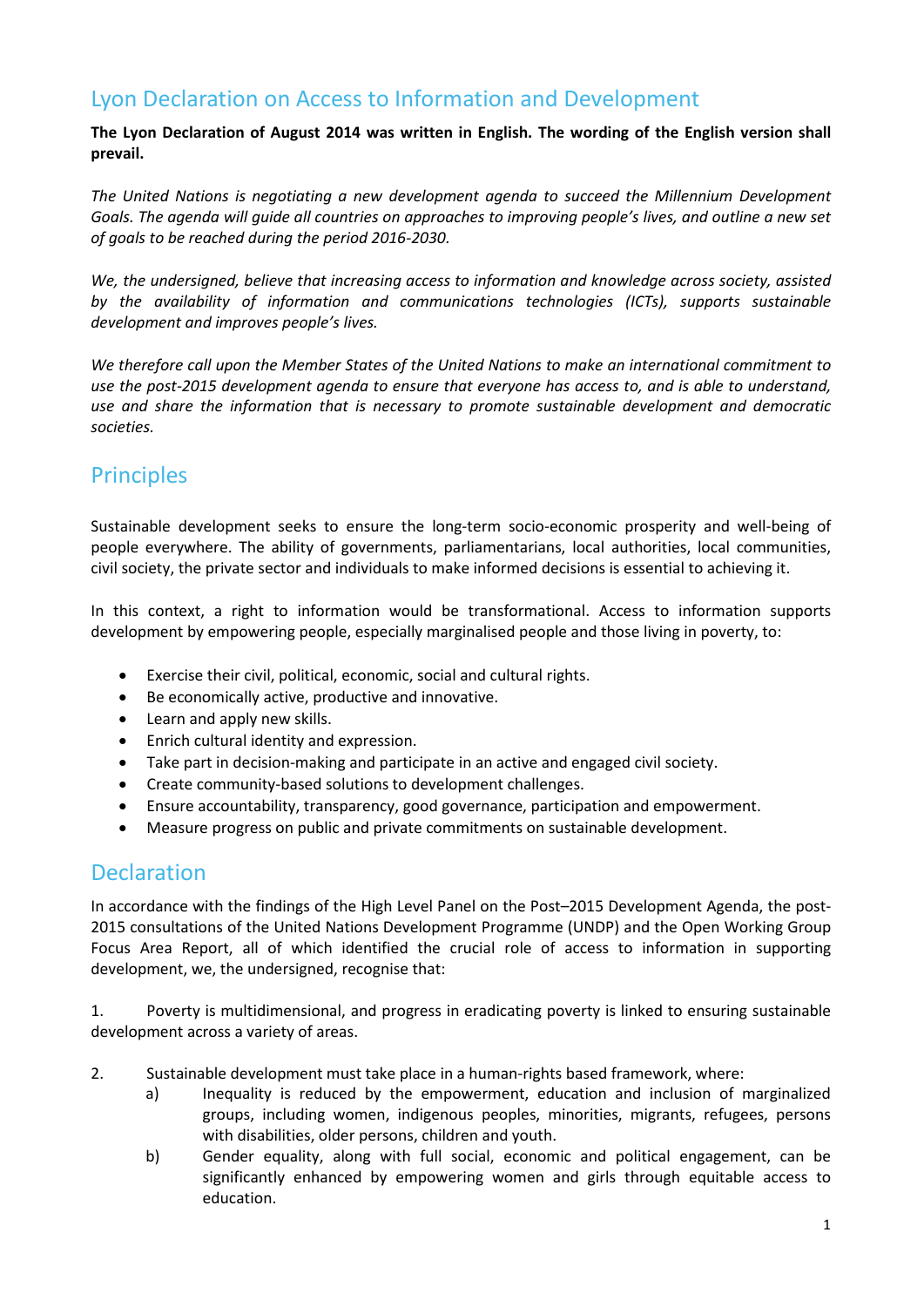- c) Dignity and autonomy can be strengthened by ensuring access to employment and decent jobs for all.
- d) Equitable access to information, freedom of expression, freedom of association and assembly, and privacy are promoted, protected and respected as being central to an individual's independence.
- e) Public participation of all is ensured to allow them to take ownership of change needed to improve their lives.

3. Increased access to information and knowledge, underpinned by universal literacy, is an essential pillar of sustainable development. Greater availability of quality information and data and the involvement of communities in its creation will provide a fuller, more transparent allocation of resources.

4. Information intermediaries such as libraries, archives, civil society organisations (CSOs), community leaders and the media have the skills and resources to help governments, institutions and individuals communicate, organize, structure and understand data that is critical to development. They can do this by:

- a) Providing information on basic rights and entitlements, public services, environment, health, education, work opportunities, and public expenditure that supports local communities and people to guide their own development.
- b) Identifying and focusing attention on relevant and pressing needs and problems within a population.
- c) Connecting stakeholders across regional, cultural and other barriers to facilitate communication and the exchange of development solutions that could be scaled for greater impact.
- d) Preserving and ensuring ongoing access to cultural heritage, government records and information by the public, through the stewardship of national libraries and archives and other public heritage institutions.
- e) Providing public forums and space for wider civil society participation and engagement in decision-making.
- f) Offering training and skills to help people access and understand the information and services most helpful to them.

5. Improved ICT infrastructure can be used to expand communications, speed up the delivery of services and provide access to crucial information particularly in remote communities. Libraries and other information intermediaries can use ICTs to bridge the gap between national policy and local implementation to ensure that the benefits of development reach all communities.

#### **6. We, the undersigned, therefore call on Member States of the United Nations to acknowledge that access to information, and the skills to use it effectively, are required for sustainable development, and ensure that this is recognised in the post-2015 development agenda by:**

- a) Acknowledging the public's right to access information and data, while respecting the right to individual privacy.
- b) Recognising the important role of local authorities, information intermediaries and infrastructure such as ICTs and an open Internet as a means of implementation.
- c) Adopting policy, standards and legislation to ensure the continued funding, integrity, preservation and provision of information by governments, and access by people.
- d) Developing targets and indicators that enable measurement of the impact of access to information and data and reporting on progress during each year of the goals in a Development and Access to Information (DA2I) report.